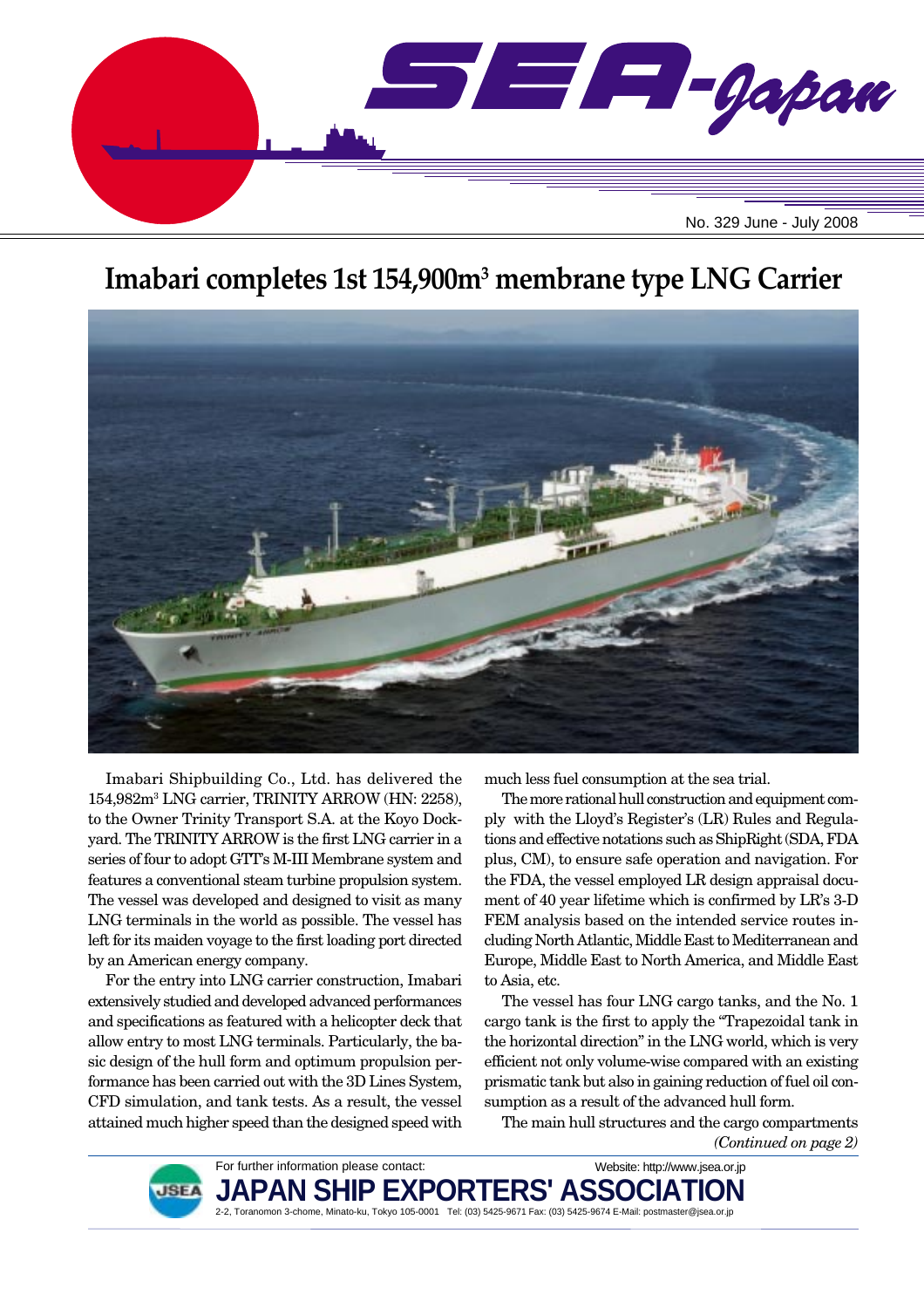are designed with double hull construction with double bottom, double side shells, and trunk deck forming an octagonal section. The bulkhead of each tank is provided with a cofferdam and space heated by circulating glycol water to keep the temperature above +5 degrees C due to the physical properties of the steel in accordance with the requirements of the IGC code.

The cargo containment system applies GTT's M-III membrane system, which is a cryogenic liner directly supported by the inner hull of the vessel. The M-III system consists of a primary barrier of 1.2mm thick SUS membrane with orthogonal corrugations, and the rule-requiring second barrier of Triplex membrane that is sandwiched by first and second glass fiberreinforced polyurethane insulation foam layers. The insulation has a total of 270mm thickness, which allows maintaining LNG boil-off to below 0.15% a day during the voyage.

Imabari especially paid close attention to maintaining high levels of integration of the bonding quality management to follow GTT's latest Second Editions and SUS membrane welding management with the very strong support of the excellent LR site surveyor, preventing itself from repeating what has happened with forerunners.

Each cargo tank has two 1700m3 /h submerged cargo pumps with a soft starting method and one 50m3 /h cargo stripping/spray pump with a direct online method. One 550m3 /h cargo pump is provided for emergency use.

The vessel is provided with an automatic ballast exchange system at sea taking into consideration the strength and stability, and safe operation in accordance with IMO rule requirements A868(20).

The vessel adopts the reliable conventional steam turbine UA-400 for the propulsion system considering redundancy for the propulsion power to have high operational capability and maneuverability. Two sets of main boilers are provided for the steam generating plants and can burn ordinary fuel oil, mixed with fuel oil and BOG, allowing appropriate burning of BOG as fuel. The fuel oil tanks are designed and arranged with double hull construction.

The main control system for machinery and cargo handling equipment forms part of the Integrated Automation System (IAS) and is managed by the distributed control system (DSC). The cargo control room located on the bridge can observe cargo loading conditions and monitor the progress in real time. Failure Mode and Effects Analysis (FMEA) is carried out on the IAS as whole.

Principal particulars

 $L$  (o.a.) x  $L$  (b.p.) x  $B$  x  $D$  x d: 289.93m x 276.00m x 44.70m x 26.00m x 12.073m DWT/GT: 79,556t/108,010 Hold capacity: 154,982m3 Main engine: KAWASAKI UA400 steam turbine x 1 unit MCR: 29,420kW x 81rpm Speed, service: 20.15 kt Complement: 46 Classification: Lloyd's Register of Shipping (LRS) Completion: Mar. 31, 2008

## Naikai delivers container carrier, CSCL KINGSTON, to Peony Shipholding

Naikai Zosen Corporation has delivered the container carrier, CSCL KINGSTON (HN: 716), to Peony Shipholding S.A. at its Innoshima Shipyard. The carrier has a container carrying capacity of 2,553TEUs, including 250 reefers.

The container holds consist of six compartments from No. 1 to No. 6, and ten opening hatches. A full cell guide system is employed for each container hold.

The main engine is the super longstroke type diesel type to reduce fuel oil consumption, and the ship propulsion efficiency has totally been improved with adoption of energy-saving stern hull form and a large-diam-



eter and five-blade propeller.

Safe ship operation at a port or in navigation is ensured with a bow thruster for easier berthing and unberthing, auto-heeling control equipment for safe cargo handling, and a collision avoidance assisting unit.

Principal particulars:

| Length, o.a.:   | 199.93m                          |
|-----------------|----------------------------------|
| Length, b.p.:   | 188.00m                          |
| Breadth, mld.:  | 32.20m                           |
| Depth, mld.:    | 16.60m                           |
| Draught, mld.:  | 9.80m at full load               |
| DWT/GT:         | 27,104t/33,651                   |
| Complement:     | 25                               |
|                 | Main engine: Hitachi MAN B&W 7   |
|                 | S70MC-C diesel x 1 unit          |
|                 | MCR: 21,735kW (29,540ps) x 91rpm |
|                 | NCR (90%): 19,560kW (26,580ps) x |
|                 | 88rpm                            |
| Speed, service: | about 22.2kt                     |
| Classification: | NK                               |
| Completion:     | May 30, 2008                     |
|                 |                                  |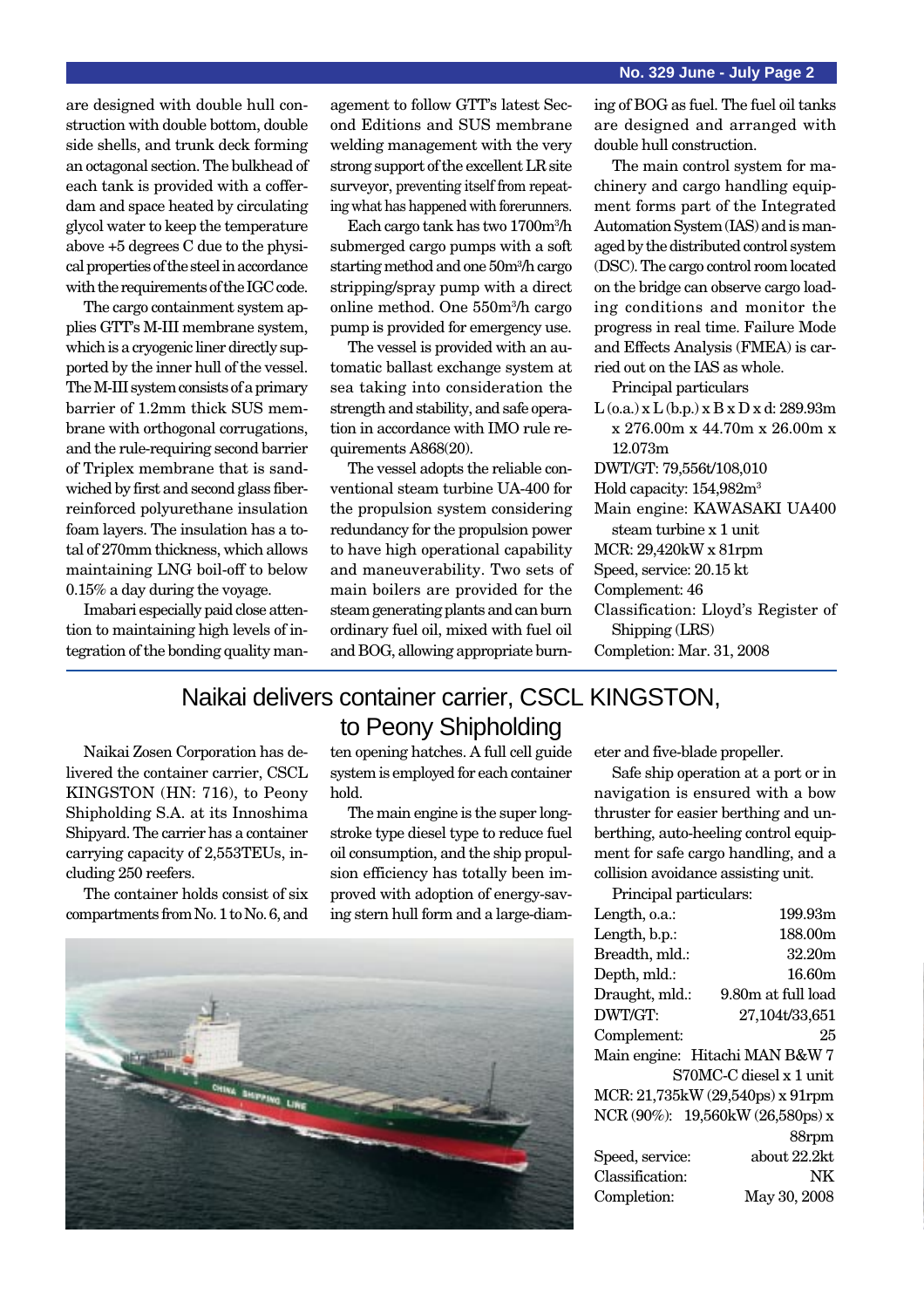# MHI completes advanced roll-on roll-off type vehicle carrier AQUAMARINE ACE for MOL

Mitsubishi Heavy Industries, Ltd. (MHI) has completed construction of a roll-on roll-off type vehicle carrier, AQUAMARINE ACE, with a car carrying capacity of approximately 6,400 passenger car equivalents for Mitsui O.S.K Lines, Ltd. (MOL) at the Kobe Shipyard & Machinery Works on March 21, 2008. The AQUAMARINE ACE is the most advanced car carrier having the features of streamlined superstructure to reduce wind pressure, energy-saving and marine environmental-concerned measures, etc. The new car carrier adopts a very slim design for the hull below the water line. This streamlined design for the structures above the upper deck reduces the wind pressure more than ever. The double bottom construction is employed for the bunker oil tanks, which will reduce the risk of oil leak-

age from the tanks in the case of stranding. (Patent pending by MHI and MOL) The lube oil injection method into the main engine cylinder is changed into the jetting type. As a result, the consumption of the

lube oil decreases, reducing particle substances in the exhaust gas. Every car deck can accommodate high-roof vehicles. The jumping slopes are introduced to directly connect upper decks with lower decks to facilitate car-handling work.

Principal particulars

L (b.p.) x B x D: 192.00m x 32.26m x 34.52m



Gross Tonnage: 60,143 Car carrying capacity: approximately 6,400 passenger cars (RT Type) Main engine: Mitsubishi-UE

7UEC60LSII (P/U) diesel x 1 unit Speed, service: abt. 20.65kt Complement: 30 persons Classification: Nippon Kaiji Kyokai NS\*(RORO EQ C V), MNS\*(MO) Completion : Mar. 21, 2008

# World record of total 60 mil. BHP achieved by Mitsui-MAN B&W diesel engines

Mitsui Engineering & Shipbuilding Co., Ltd. (MES) has achieved the accumulated production of 60 million brake horsepower, the world record of accumulated engine output in a single brand.

This world record was boosted by completion of the MITSUI-MAN B&W 6S50MC-C Mark 7 at its Tamano Works (Tamano City, Okayama Prefecture) which is installed on a 4.35 million cubic feet Chip Carrier for Mitsui O. S. K. Lines, now

under construction at Mizushima Works and Shipyard of Sanoyas Hishino Meisho Corporation.

In the wake of growing demand for new shipbuilding thanks to active ocean cargo transportation, production of diesel engines by MES is significantly increasing. Only two years and five months after MES achieved accumulated production of 50 million brake horsepower in October 2005, 60 million brake horsepower was reached. The annual production in fis-

> cal year 2006 was 4.01 million brake horsepower and will be 4.52 million, which is the record for MES, in fiscal year 2007.

> Since MES entered into the technical agreement with Burmeister & Wain, Denmark (presently MAN Diesel) in 1926, MES has been producing diesel engines with excellent records as a leading engine manu

facturer of the world. MES is also strengthening the after-sales service of the engine business including the newly developed Marine Diesel Engine Performance/Life Expectancy Diagnosis System (product names "e-GICS" and e-GICSW), for which communications satellite and internet technology are fully utilized, and is committed to ensure high quality customer service.

Principal Particulars of latest Main Engine

Engine Type; MITSUI-MAN B&W Diesel Engine 6S50MC-C Mark 7 Length Overall: 6.44 m Height: 8.58m Width: 3.15m

Cylinder Bore: 500 mm Piston Stroke: 2,000 mm

Mean Effective Pressure: 1.90 Mpa

MCR: 9,480 kW x 127 rpm (12,900 brake horsepower)

Date of Shop Trial: March 31, 2008

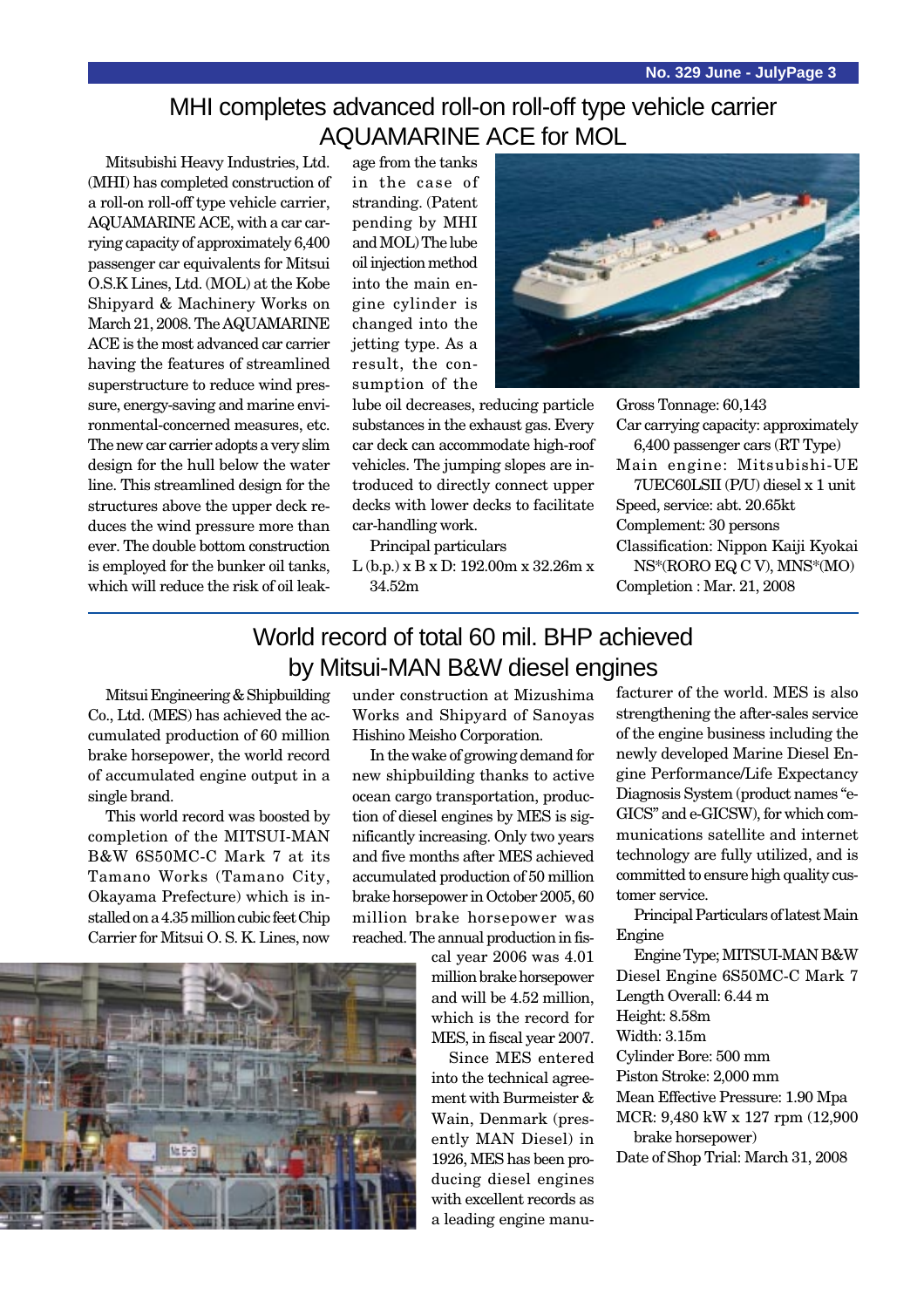### Sanoyas completes Panamax bulker, UNICORN OCEAN

Sanoyas Hishino Meisho Corp. has completed the 78,888DWT Panamax bulk carrier, UNICORN OCEAN (HN: 1266), for Takanawa Line Inc. of Panama at the Mizushima Works and Shipyard.

This ship is the third of the new Sanoyas Panamax series of the 78,000DWT class. This new series has been developed based on the preceding series of 70,000 and 75,000 classes, which include over 70 vessels in total. The new series is one size larger than the predecessors in the deadweight and cargo hold capacity, which has been achieved by elongating the length between perpendiculars without changing the overall length and beam.

The ship has greatly been improved in both energy saving and cargo handling efficiency with sophisticated design. In addition, various systems are applied to the ship for environment ecology.

The energy consumption has been improved using the SANOYAS energy-saving device called STF (Sanoyas-Tandem-Fin: maximum 6% energy saving and excellent cost performance with simple structure), which is fixed on the stern shell, together



with a low-speed and large-diameter propeller.

The cargo-handling efficiency has increased with arrangement of the same hatch width for the cargo holds from No. 1 to No. 7 as well as wider hatch openings than the previous vessels. Dedicated fresh water tanks are provided to store hold-washing water from a large-capacity fresh water generator. A special fuel oil heating system is adopted for fuel oil storage tanks to avoid cargo damage by overheating.

Considering protection of environment, various countermeasures such as fuel oil tanks of double hull structures, light color and tar-free coating for ballast tanks, holding tank for accommodation gray water and dirty hold bilge, and independent bilge segregation system for engine room, are incorporated.

Principal particulars

 $L$  (o.a.) x  $L$  (b.p.) x  $B \times D \times d$ : 225.00m x 219.00m x 32.24m x 19.90m x 14.379m DWT/ GT: 78,888mt/41,662 Cargo hold capacity: 91,188m<sup>3</sup> (grain)

Main engine: MAN B&W 7S50MC-C diesel x 1 unit

MCR: 9,560kW Speed, service: about 14.5kt Completion: Mar. 13, 2008 Complement: 25 Classification: NK

# Universal Shipbuilding Corporation completes Suezmax Tanker, GLADIATOR

Universal Shipbuilding Corporation delivered a Suezmax Tanker, GLADIATOR to Tourel Ltd. at the Tsu shipyard on March 26, 2008. The vessel is designed to carry crude oil

and dirty product, and the 28th vessel of this type built by Universal Shipbuilding Corporation. The vessel has high deadweight at shallow draft corresponding to the large cargo oil tank

> signed to achieve safe, economical and environment-friendly transportation of cargo oil. The hull structure is designed for a fatigue life of 30

years (LR FDA Plus). The sophisticated hull form and Surf-Bulb (Rudder Fin with Bulb) achieve very high energy saving. The main engine and generator engine satisfy the IMO environmental requirements and the vapour emission control system meets the USCG regulations. capacity, and exibility for port restrictions. The vessel is de-

Principal particulars:

 $L$  (o.a.)  $x L$  (b.p.)  $x B x D x d$ : 274m  $x$ 263m x 48m x 22.4m x 16m

DWT/GT: 149,944MT/78,845 Loading Capacity: 170,046m3 Main engine: Sulzer 6RTA72 x 1 unit Speed: 16.0kt Complement: 31 Classification: LR Completion: March 26, 2008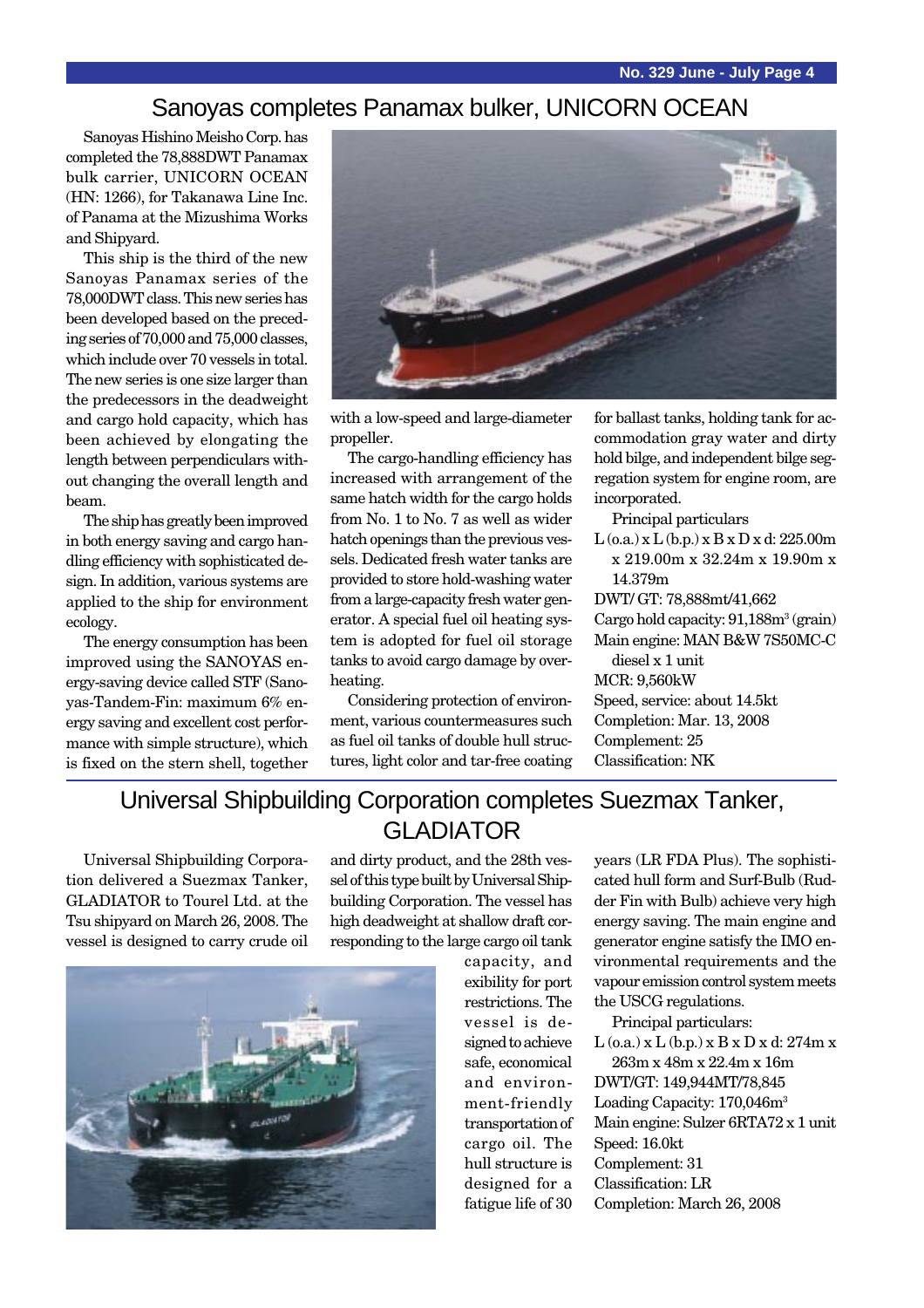#### **No. 329 June - JulyPage 5**



*Minami, and Mr. Karamanlis at Japanese stand. From left are Mr. Ogawa, Honorary chairman of Class NK, Ambasodor Kitamura, Mr. Minami, and Mr. Kizawa, Managing Director of JSMEA*

# JSEA participates in Posidonia 2008

The Japan Ship Exporters' Association (JSEA) participated in the 21st International Shipping Exhibition Posidonia 2008 held at the Hellenikon Exhibition Centre in Helleniko, Greece, for five days from June 2 to 6. Posidonia 2008 attracted 1,729 companies and organizations from 80 countries, and was visited by over 17,320 people including the public.

At the opening ceremony held on June 2, Mr. Costas Karamanlis, the Prime Minister of Greece, gave the opening address. After the ceremony, the Prime Minister; Mr. Geroge Voulgarakis, the Minister of Mercantile Marine of Greece; Mr. Nicos D. Efthymiou, Chairman of the Union of Greek Shipowners; and honorable guests from related circles visited exhibition stands. Mr. Takanori Kitamura, Japanese Ambassador to Greece, and Mr. Sho Minami, JSEA vice-president, met the Ministers at the Japanese stand.

On June 4, Ambassador and Mrs. Kitamura, and JSEA vice-president Mr. Minami co-sponsored a cocktail party at the Athenaeum Inter-Continental Hotel with 940 guests including government officials and others concerned with the shipping and shipbuilding industries. The JSEA consisting of 12 Japanese shipbuilders participated with the



*From left in the front row are Mr. Voulgarakis, Mr.*

financial support of The Nippon Foundation and in cooperation with The Shipbuilders' Association of Japan. JSEA, the Japan Marine Equipment Association (JSMEA), and the Nippon Kaiji Kyokai (Class NK) contributed the national exhibition stand where Japanese shipbuilding technology was presented. Visitors were particularly attracted by newly-developed designs and technologies that were introduced with the plasma vision system and other displays.

Shipbuilders:

- IHI Marine United Inc.
- Imabari Shipbuilding Co., Ltd.
- Kawasaki Shipbuilding Corporation
- Mitsubishi Heavy Industries, Ltd.
- Mitsui Engineering & Shipbuilding Co., Ltd.
- Namura Shipbuilding Co., Ltd.
- Oshima Shipbuilding Co., Ltd.
- Sanoyas Hishino Meisho Corporation
- Sasebo Heavy Industries Co., Ltd.
- Shin Kurushima Dockyard Co., Ltd.

Sumitomo Heavy Industries Marine & Engineering Co., Ltd.

Universal Shipbuilding Corporation



*Japanese stand*